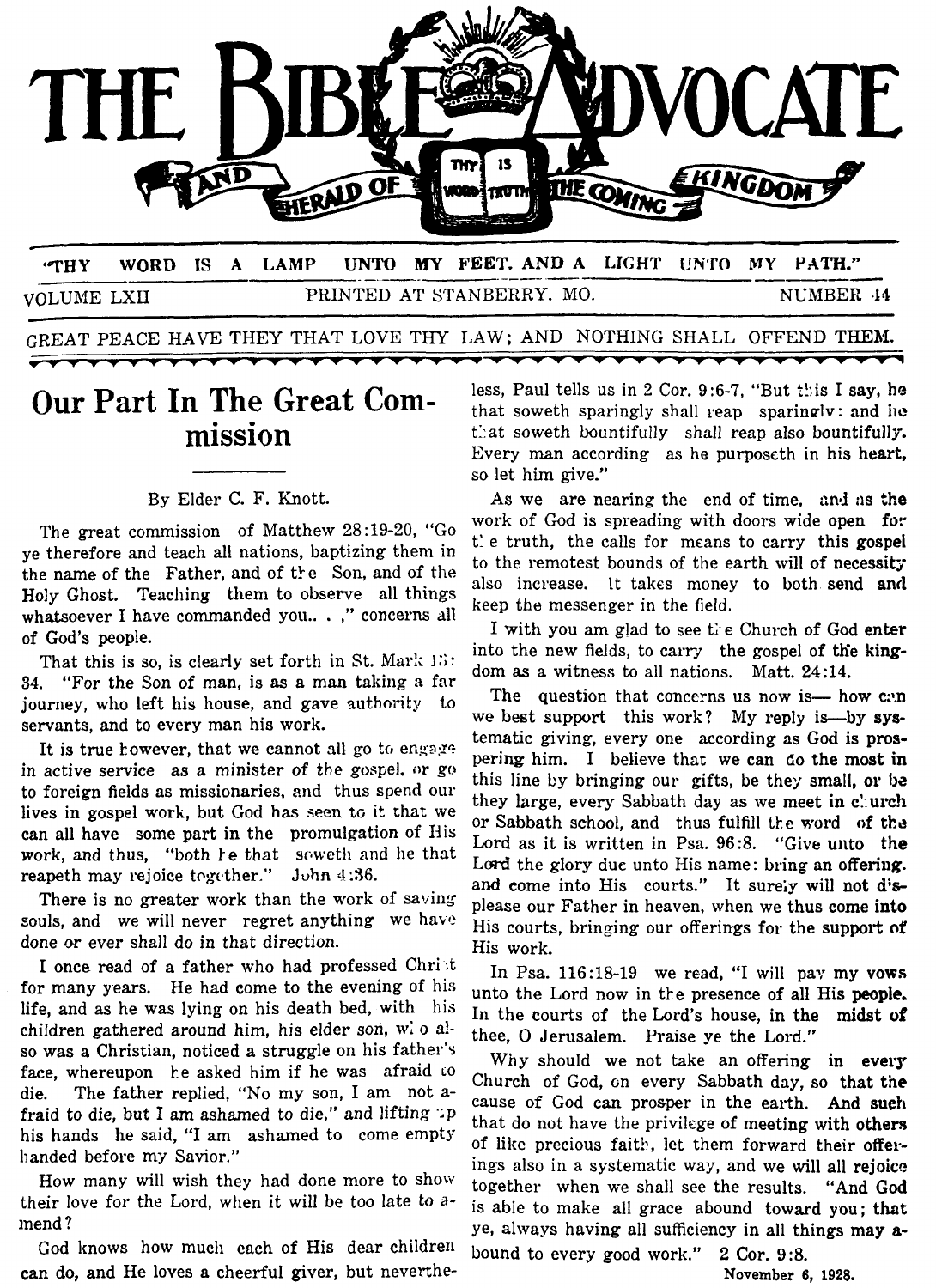When they were at the place of execution, the brother, Wolfang Mair, called out to the people: "This day I will present to my God a true burntoffering, pay my vows, and attest divine truth by my blood." They were then executed with the sword, and afterward burned with fire. They resigned their lives with comfort, courage, and confidence,  $\iota$ inherit eternal life.

Some who had made themselves the most guilty iil apprehension and death, were remarkably overtaken by the judgment of God; some lived but a short time afterwards; others did not die a natural death, but were so visited by God that is could be plainly seen that the wrath of God fell upon them.

## **The "Pact of Paris" Will It End Bar.** *r?*

### By Herbert W. Armstrong

#### Continued

**(Editor's Note:** .... This is the second of three installments on world peace. In the first installment, world leaders and diplomats were found proclaiming "Peace and safety," while at the same time each nation is preparing with feverish haste for war. The present installment explains why the League of Nations and the Pact of Paris, outlawing war, will not end war, and discloses facts of stern reality, relating to one of two gigantic movements which are swiftly setting the stage for "that great and dreadful day.")

If the League of Nations, the World Court, the Pact of Paris which outlaws war, and similar efforts toward international peace are doonied only to failure, what is the reason?

"You seem," says a friend, "opposed to every plan.and effort to end war and establish peryanent peace. You show no sympathy whatever with any world move toward peace."

So it would seem. What's the answer?

Every Bible Christian does sympathize heartily with the motives and intentions of all who work toward world peace. But he most emphatically disagrees with present plans as to method.

The League of Nations might, indeed, work admirably and prove **a** means of establishing peace, were human nature not what it is. But then, **I€** numan nature were otherwise, no league would be necessary at ail.

The heart and core of the problem of world peace lies in the NATURE in man. Man's nature, at present, is enmity toward his God and Creator. It is Christ Himself uttered the despairing **cry,** "Oh **Je-**

the nature of prejudice, suspicion  $j$ ealousy, envy, selfishness, pride. vanity, ambition, animiosity, anger, hatred and strife.

God freely offers mankind a different nature, if mankind will surrender, repent, accept Christ as his Leader, his Master and his Hope. It is the nature born of the Holy Spirit, the nature of LOVE. But just so long as mankind, as a whole, rejects God's offer, spurns Christ's sacrifice, refuses to surrender **his**  old nature and put on the Spirit of Love, just **SO**  long will the peace of the world remain in jeopardy, and just so long will all leagues, courts, pacts, *COW*  federacies and councils fail to insure peace!

The whole difficulty with these loudly-heralded peace moves may be summed up in one fatal omission from the League of Nations constitution. **Go4**  is not found in **a** single clause of its covenant. *In*  other words, THE ALMIGHTY HAS BEEN LEFT ENTIRELY OUT OF THE DELIBERATIONS !

In the blindness of his own pride and self-sufficiency deluded **by** the doctrine of evolution, which virtually all scientists and world leaders subscribe, mankind insists today that civilization has now outgrown its swaddling clothes ; and may now, therefore, safely cast aside the heretofore uplifting **"myths"**  and "legends," and "falacies" of the Bible, and **tha**  "ignorant superstition" of religion. T<sub>1.</sub>e widelyaccepted dogma of evolution denies the existence **of**  any personal, creating, intelligent God, the need of any Savior, and the possibility of any "Second **Corn**ing" of the Prince of Peace to establish good **will** *a*mong men.

Ever since Adam fell, the Almighty has known man would prove unequal to the task of ruling **him**  self. But He also knew it would be better for the human race in the end to learn this fact from **bitter**  experience, and that he can save himself from the results of his own folly only through Christ, **Acts 4:11, 12.** 

"Seek ye FIRST the Kingdom of God, and His righteousness," was the remedy laid down by Christ, and then, and not until then, shall "all these things be added unto you." Matt. **4:33.** But civilizatiun today ignores that remedy. And consequently **is**  must be deprived of peace until, as it totters toward a self-imposed oblivion, it is at last compelled to "seek the kingdom of God and His righteousness. And that crisis, not far distant, will witness **our**  Lord's return!

If the nations would REPENT, and seek God, the counsel of His inspired Word, the guidance of **ths**  Holy Spirit, and acknowledge Christ **as** Leader, this cld world could have peace and safety right now.

The Bible warns the world to repent and accept Christ. Noah preached this solution in vain to **a**  heedless world in kis day. So did the prophets of Israel and Judah, down to John the Baptist-and